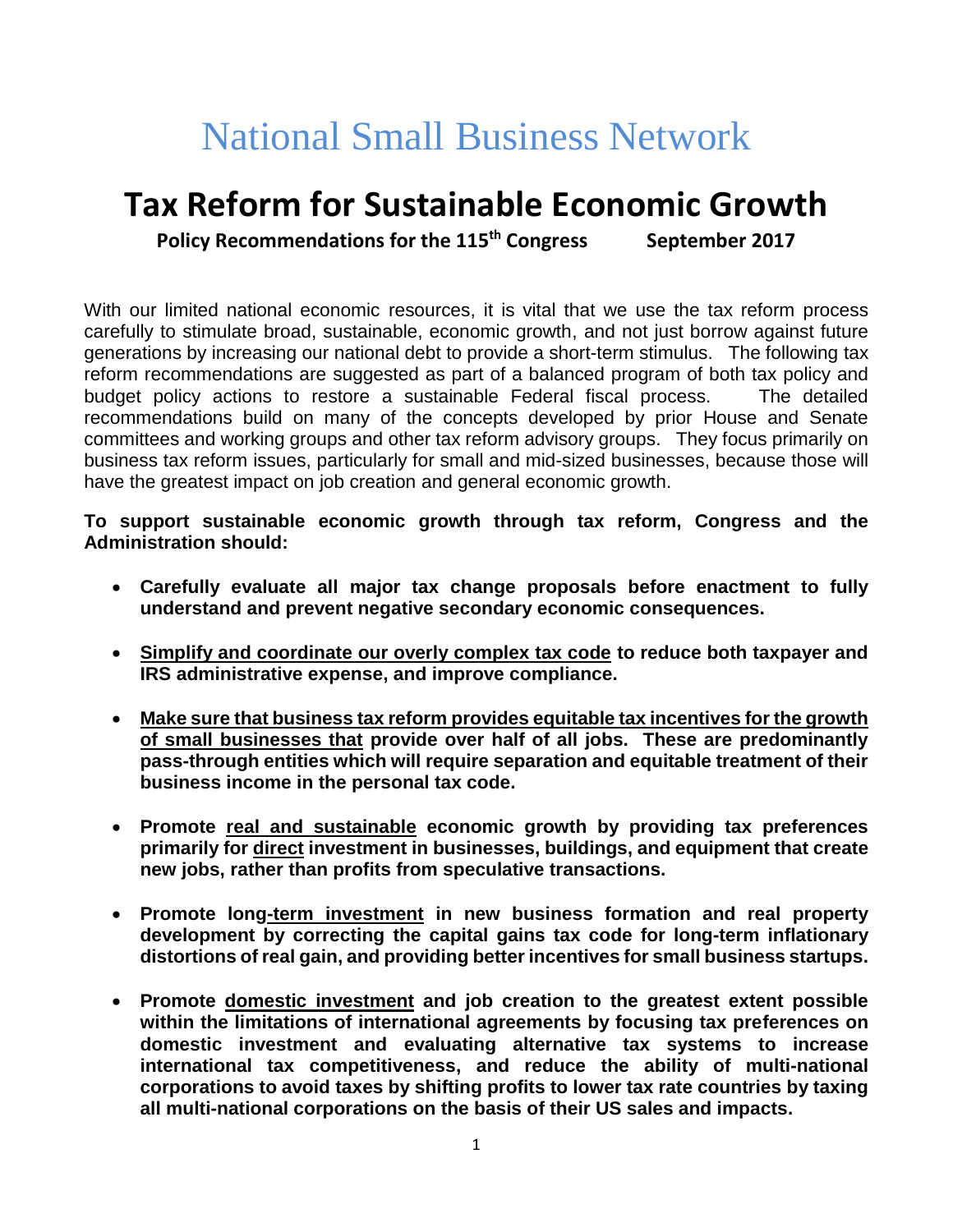- **Provide long-term, user based, revenue sources to maintain and improve America's public infrastructure, which is vital to our economic growth.**
- **Assure that any tax reform is at least revenue neutral and provides adequate overall revenue to gradually reduce our national debt and restore long-term fiscal stability. Avoid "scoring games" which trade short-term stimulus for long-term revenue loss and increased deficits.**

Unfortunately, even with short term economic stimulus effects, tax reform will need to be revenue positive overall to reduce the national debt and unfunded future obligations that were authorized, by prior Congresses. This year's GAO Report to Congress on the Nation's Fiscal Health (GAO 17-237SP) concludes "The federal government is on an unsustainable fiscal path" with spending exceeding revenue by \$587 billion in 2016, and the projected debt growing to 100% of total GDP in 15 years. Most economists believe that continuing deficits and our growing \$18 Trillion national debt will reduce long-term economic growth, and are a very real threat to the future sustainability of our economy. We support the GAO recommendations, and those of other study groups, for re-establishing fiscal sustainability.

**Background:** Our overall tax level is not the cause of our current economic and under employment problems. The total US average Federal, State, and local tax burden is the forth lowest of all 34 OECD countries at 25.7% of GDP. Only Korea, Chile, and Mexico have lower average rates, and the average of all other OECD countries is 34.1% of GDP. With the exception of payroll taxes, most American businesses pay Federal taxes only when they are profitable. The current federal tax level on individuals and "pass-through" business entities is lower than it was during times of economic prosperity and growth, and is lower than most other leading industrial nations. The stated tax rate on large corporations appears higher than other nations, but when adjusted for US business tax incentives and other taxes imposed by foreign countries, such as value added taxes, it is similar to other leading industrial nations. Even during a time of high corporation earnings, corporation income tax revenues have fallen from 5% of gross domestic product in 1952 to only about 1.9% today. Some of this reduction results from smaller corporations converting to subchapter S corporations and LLCs whose income is reported as personal income. Some of it also results from larger corporations avoiding taxes by shifting taxable income to foreign countries with lower tax rates.

For the past 10 years, most Federal tax rates have been lower than historical averages, particularly on the very wealthy who are receiving an increasing percentage of all income and assets. This is a major cause of our spiraling debt. Lower tax rates, particularly on capital gains and stock dividends have also encouraged financial speculation which was a major cause of the 2008 recession. However, as the last 10 years have proven, lower tax rates did not promote sustainable domestic economic growth.

### **Key Issue Areas:**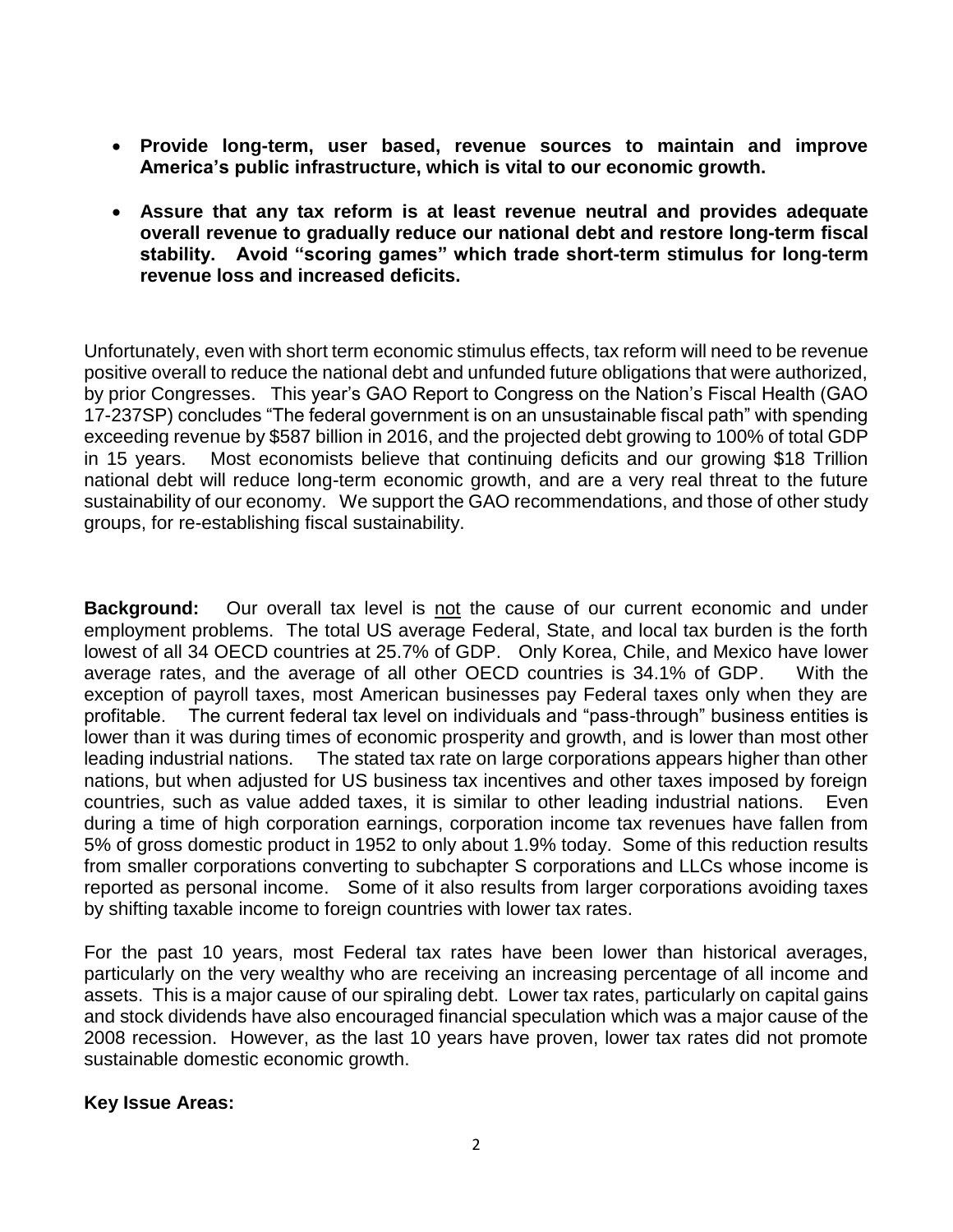1. Avoid Tax Changes with Negative Secondary Economic Consequences Page  $\mathfrak{D}$ 2. Tax Expenditure Long Term Policy Recommendations Page 4 3. Tax Simplicity, Equitability and Administration Recommendations Page 5 4. Capital Gains Reform Recommendations Page 6 5. Small Business "Pass Through" Entity Tax Reform Recommendations Page 8 6. International Corporate Tax Reform Recommendations Page 10

# **1. Avoid Tax Changes with Negative Secondary Economic Consequences.**

**When looking for ways to raise tax revenue, it is easy to jump at ideas that may appear to generate scoring revenue, without understanding the negative secondary impacts the change may have on the economy and employment. Several provisions of the original House "Blueprint" tax reform proposal could have had negative long-term consequences for the economy.**

The now abandoned Border Adjustment "Tax" proposal, which would have prevented US resellers from deducting their cost-of-goods-sold on foreign products or components they import, was unworkable and could have devastated the US consumption based economy. It would have created a permanent 25% to 45% competitive cost disadvantage for US businesses compared to foreign business selling directly to US consumers from Canada, Mexico and other countries. We strongly support the decision to remove this dangerous proposal. Formulary Allocation (FA) of multinational business profits, as detailed in Section 6 on International Taxation, is a much simpler and less economically disruptive solution to stimulate US exports and solve the problem of corporate tax avoidance caused by profit shifting, inversions, and tax deferral.

Immediate expensing of capital investments, including even real property development, also sounds tempting for short term economic stimulation, but should be rejected. It probably would cause some short-term economic activity, but businesses only benefit in the long-term from careful investment in assets they truly need, even if the purchase provides a tempting reduction in current year taxes. In future years there would be no depreciation expense to reduce taxable income, so businesses may face significantly higher taxes, which they may not have adequate cash reserves to pay. This violates good accounting principles and could result in business declines or failures.

By allowing immediate expensing, the Congress would also remove their ability to provide extra economic stimulus during the next recession, with potentially disastrous consequences for economic recovery. It would also result in a significant reduction in short-term business tax revenue since these businesses would essentially be borrowing part of the cost of the investment from the Federal government. This would further add to the already rapidly growing and unsustainably high Federal deficit.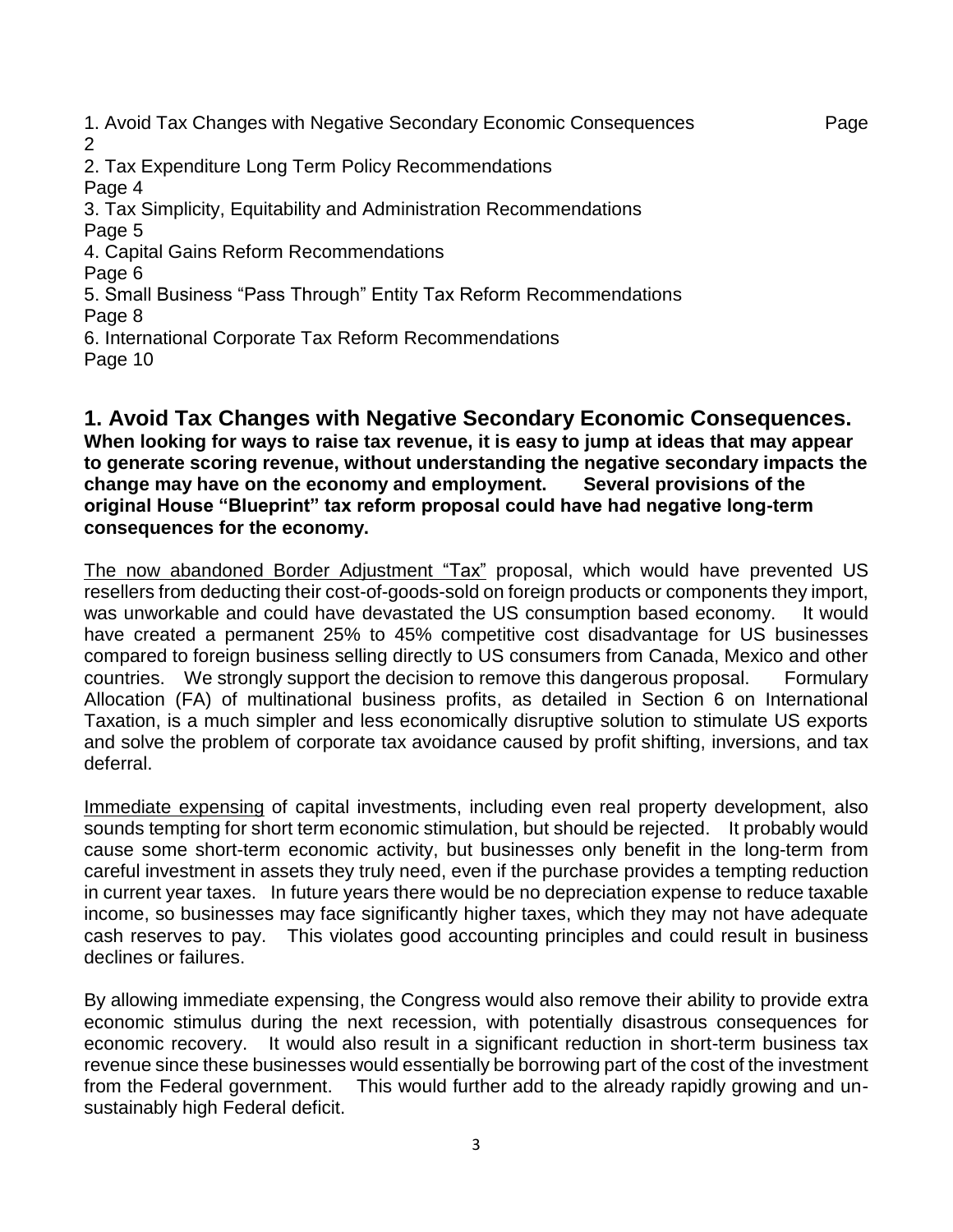The elimination of the deductibility of interest on business borrowing, as a revenue raiser, could also have negative economic impacts. Deductibility of borrowing costs is particularly important for the development and growth of small businesses who can't generally issue stock to get needed capital, and also generally pay the highest interest rates. If deductibility of interest is limited for large corporations, interest deductibility should at least still be allowed for small businesses with net sales under \$10M, who depend on borrowing for growth.

# **2. Tax Expenditure Recommendations**

**Tax deductions and special tax rates for different types of income are government expenditures, just like direct budget appropriations. All tax expenditures and special tax rate provisions should be evaluated for their true effectiveness at least every 10 years. Pass permanent or multi-year targeted tax incentives such as business deductions, credits, and accelerated write-offs only where they have been proven to effectively support direct domestic business investment and employment. To obtain the best economic return from tax expenditures, always pass them well in advance so they actually effect decisions, and do not waste resources on retroactive incentives.**

Tax law, including tax expenditure incentives, can be a major factor in economic decisions by both businesses and individuals. Tax policy is also one of the few remaining strategic tools to provide targeted economic incentives for domestic economic growth, or emergency stimulus during recessions. Businesses and investors often focus on short-term profit, rather than on the long-term sustainability of their business; the health of the national economy; or concern for the environment. Tax policies that overly "broaden the base and reduce the rate" limit the ability of Congress to provide strategic incentives for long-term economic sustainability and international competitiveness. Flat tax structures tend to encourage short-term speculation instead of long-term direct investment. They also encourage movement of investment capital anywhere in the world where the potential return is highest. Reducing most current tax expenditures in order to reduce maximum tax rates would probably also significantly increase the effective tax burden on middle income and small business taxpayers while reducing tax revenue from large corporations and the very wealthy. Most tax expenditures, including deductions, credits, and preferential tax rates are limited either by specific maximum amounts, or maximum overall income levels for which the provisions apply. These limits are in place to obtain the greatest economic or social policy affect with the least loss of tax revenue, and often have the greatest incentive effect and benefit for middle income taxpayers

Existing Congressional data does not provide adequate decision-making data for Congress to accurately evaluate existing tax expenditures, deductions, and rate preferences. We recommend that the House and Senate Budget Committees and Senate Finance and House Ways and Means Committee jointly request the CBO or JCT to develop a current comprehensive analysis of the actual economic benefits of all tax expenditures.

# 3**. Tax Simplicity, Clarity, Equitability, and Efficiency Recommendations:**

One of the key goals of tax reform should be to simplify the complexity of the current code, and provide greater tax system clarity and equitability for different taxpayer entities. The current code, which was built on successive layers of changes by past Congresses, has become too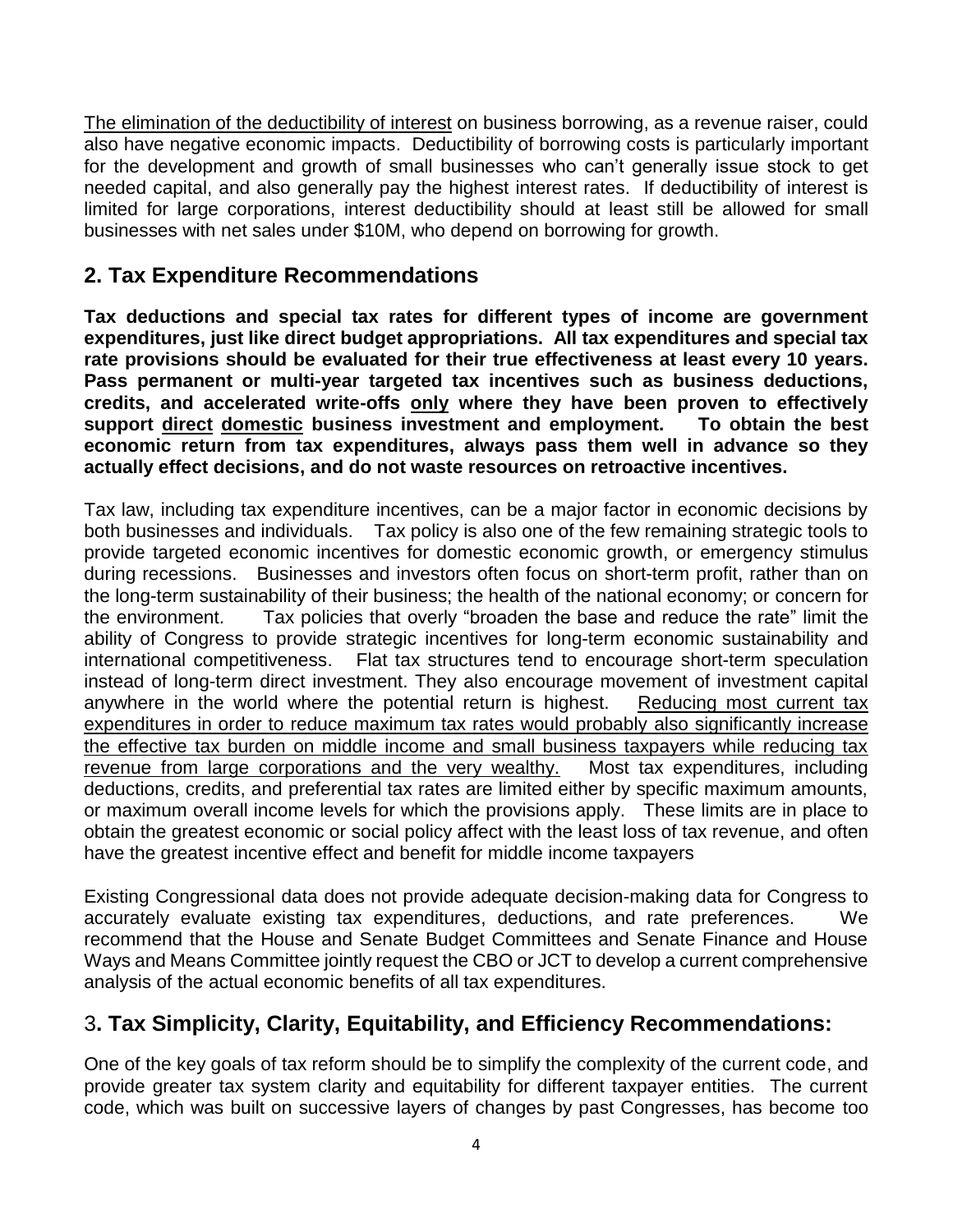complex with too many adjustments, limitations and phase-outs for taxpayers to understand and comply with. Many provisions either purposely or unintentionally negate or limit the effects of other provisions. Other provisions have become outdated by changes in technology or business practices.

**A. Increase the role of the Joint Committee on Taxation, Treasury Tax Policy and the IRS in assisting Members of Congress in the ongoing development of a simpler and better-coordinated federal tax code.** Complexity makes it difficult for taxpayers, and even professional tax preparers, to understand and comply with the code. Complexity also increases the administrative burden on the IRS and makes it difficult for them to provide good taxpayer assistance and improve filing accuracy and taxpayer compliance. Often the IRS has to resolve legislative issues with hundreds of pages of detailed regulations which increases the administrative burden on the IRS, and often just further increases complexity for the taxpayer. The Congress should direct JCT, Treasury and the IRS to develop a joint working group to identify existing code issues requiring better legislative clarity or coordination, and a process to develop legislation to resolve them.

**B. Continue to revitalize the management and business systems of the Internal Revenue Service to provide better taxpayer assistance and an efficient and equitable administration process.** The ability of the IRS to properly and efficiently administer the tax code is currently hindered by incomplete improvements to vital business systems such as data processing and communication technology. The IRS is also facing increased administrative responsibilities, such as the ACA and FATCO, combined with declining budget allocations, and heavy turnover of key staff. With budget cuts, training has been reduced and staff expertise has declined. This is resulting in declining levels of performance in many areas and increased burdens on taxpayers and return preparers. The combination of a complex tax code, declining taxpayer assistance, inadequate IRS budgets, and reduced IRS training and staff levels will eventually threaten accurate and equitable enforcement of tax laws. If this happens, it will also reduce collection of the revenue needed for all other Federal programs and services.

Congress and the Administration need to recommit to the goals of the 1998 IRS Reform and Reorganization effort by providing better taxpayer assistance, support for improvements to technology systems, and stronger management emphasis on business process reengineering for greater efficiency in the tax administration process. Commissioner Koskinen is doing a good job trying to identify and resolve problems with the limited resources of the agency. However, the IRS needs increased Congressional budget support and better proactive communication on agency issues. The Administration and the Senate also need to complete the revitalization of the IRS Oversight Board with additional nominations, to assist IRS management with continuing organizational improvements and communication with the Congress.

**C. Provide standard tax code definitions and coordinated inflation adjustments for all limit and rate bracket provisions.** Multiple definitions exist for many items of income and types of credits and deductions. These need to be standardized and simplified. Congress needs to review the Internal Revenue Code for fixed limitations and provisions,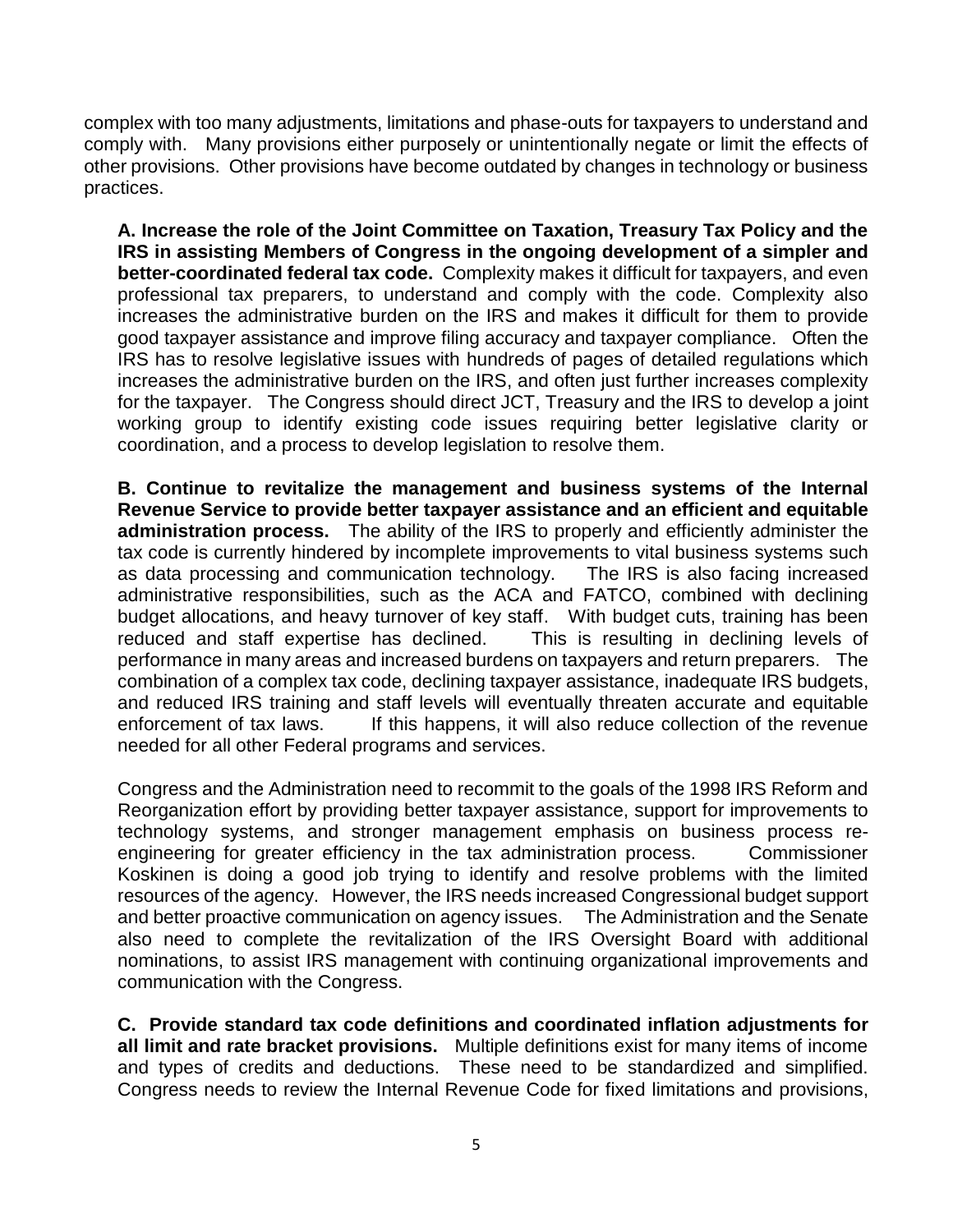which are long overdue for inflationary adjustments, such as the business gift limitation, and update them. Then, adopt a standard inflationary adjustment provision to replace the myriad of specific provisions in the code for rate brackets and all dollar limitations which should have periodic adjustment. The provisions should require a reasonable minimum inflation change before a periodic adjustment is made*.* We also support the tax clarity and simplification recommendations of the American Institute of Certified Public Accounts Tax Policy Committee.

## **D. Eliminate the Alternative Minimum Tax for all taxpayers with gross incomes under \$250,000 and replace most surtaxes and deduction phase-outs with a single, more progressive, tax rate structure on personal Adjusted Gross Income.**

The parallel AMT tax system and various surtaxes and limitations on deductions add unneeded complexity and lack of understandability to the tax code. In 2013, Congress made inflation indexing of the personal AMT exemption permanent, but failed to correct many of the underlying issues, that have a major impact on small business owners. Taxpayer Advocate Nina Olson has repeatedly addressed this issue in her annual reports to Congress. She has stated that if the individual AMT is not eliminated, then Congress should "…eliminate personal exemptions, the standard deduction, deductible state and local taxes, and miscellaneous itemized deductions, as adjustment items for Individual Alternative Minimum Tax purposes."

Congress should at least eliminate the burden of AMT calculation for most taxpayers, through a \$250,000 safe harbor, and by matching of the more economically significant provisions in the regular tax code with the AMT provisions. The tax code should also provide better equality in the AMT treatment of "Small Business Operating Income" reported on a personal Form 1040 return, with the far higher \$5M "C" corporation AMT exemption limit.

### **E. Remove outdated administrative burdens in the tax code such as the remaining "Listed-Property" reporting requirements on standard business computers and communication equipment.**

 The Small Business Jobs Act of 2010 removed the outdated usage record keeping requirements for employer provided business "cell phones", but failed to remove the equally burdensome and illogical requirements on similar common business communication devices and portable lap-top computers and tablets.

**F. Simplify state income tax nexus issues for out-of-state businesses by adopting a modernized federal limitation on non-nexus state income and business activity taxation, of both services and products. This should include digital products delivered from outside a state via public carriers and electronic transmission by businesses without state nexus.** Modern electronic technology has greatly increased the ability of even small businesses to sell both goods and services nationally without any physical nexus in a state. Unfortunately, this increased capability, combined with increased legislative and enforcement activity by revenue starved state governments, is creating significant state income tax nexus problems for businesses.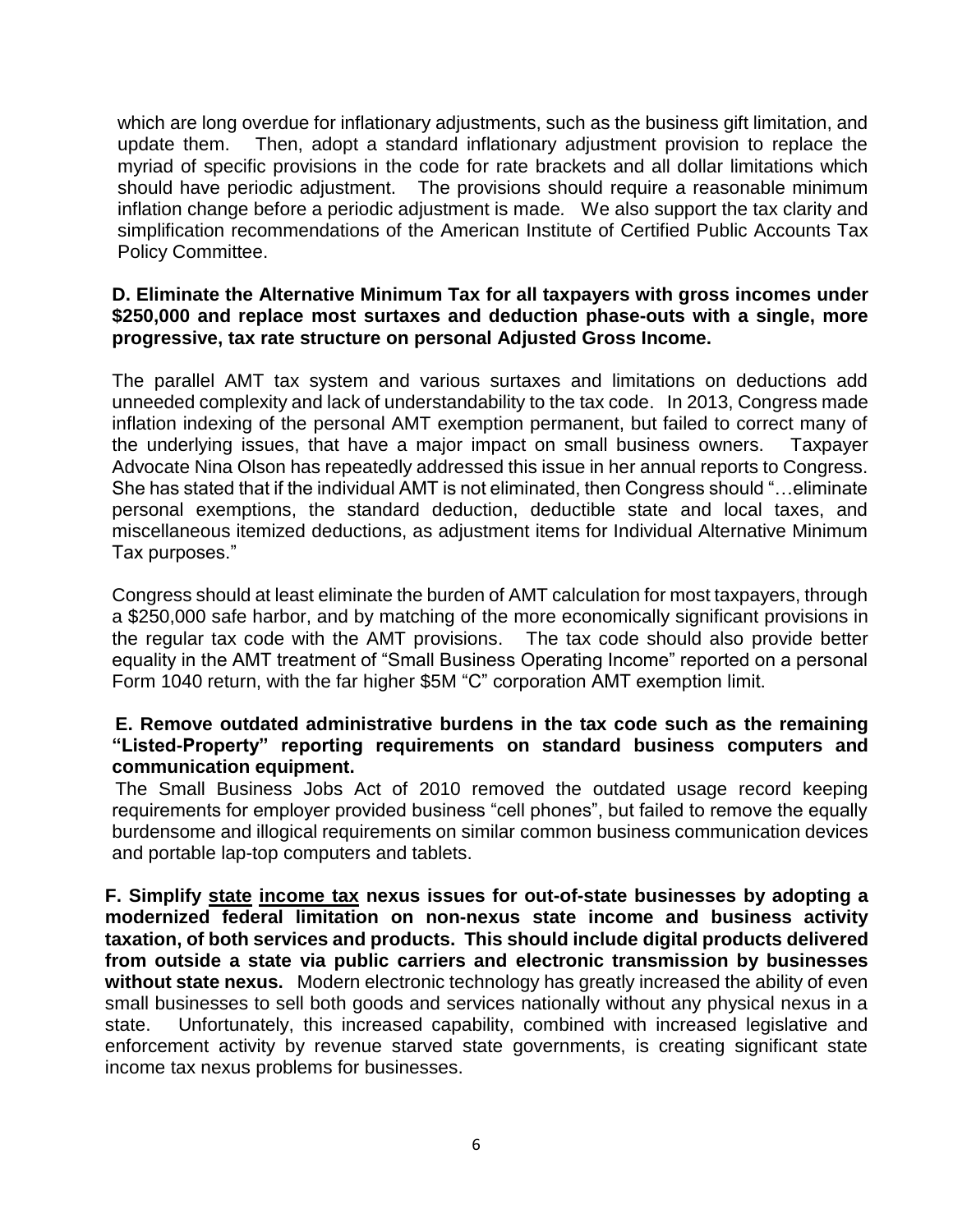Complying with out of state income tax or "business activity" tax laws for a small amount of out of state income often subjects small businesses to significantly higher accounting and tax preparation expenses, and a higher total tax liability

### **G. Pass marketplace equitability legislation to protect each state's right to use sales and consumption taxes at the state level, and simplify retailer remittance of interstate consumption taxes.**

Congress should support effective and efficient interstate, and international, collection of state sales and use taxes. Market Place Fairness legislation would provide an equitable business environment for those businesses that properly collect state sales taxes. A federal interstate sales tax administration legislation would not create any new taxes, but would simply enable states that have chosen to use consumption-based taxes to efficiently collect them on the growing volume of internet purchases. It is similar in principle to the many agreements the federal government has with states and foreign countries to exchange tax information to help stop tax evasion. Congress should simplify calculation and reporting of sales taxes for interstate sellers by enabling a single, uniform electronic tax reporting and payment processing system. Because an increasing volume of internet consumer sales are originating from outside the US, the Congress should also consider international agreements and other actions that can help states collect use taxes on foreign direct sales.

# **4. Capital Gains Tax Reform Recommendations:**

**Congress should encourage long-term capital investment by adjusting the calculation of long-term capital gain on assets held more than 5 years to remove taxation of the phantom gain from monetary inflation, to properly reflect the true constant dollar value of the gain.** 

Calculation of the adjustment would be simple, and require only a multiplication of the dollar gain using IRS supplied existing data on the cumulative inflation change from the year of purchase to the year of sale.

The current personal income tax code provides a lower tax rate for a "long-term capital gain" on an asset held for more than 365 days. This actually progressively penalizes longer-term investments that are held more than one year because of the failure to adjust for monetary inflation over the investment life. The investments that America needs to build a sustainable economy by starting or growing businesses, and building business infrastructure, are not 366 day investments. True long-term business investments may not provide a capital return for 10, 20, 30, or 40 years or longer. Even owners of relatively small businesses will generally be in the maximum rate bracket in the year they sell their business or business property resulting in taxation at the maximum rate. Most states also add an additional state tax of up to 10% on capital gains, based on the federal calculation.

The current law also provides the same tax treatment for individuals who invest in speculative secondary market investments such as traded stocks. Except for new offerings, traded stock purchases create no new economic investment or funding for business growth. Ironically, secondary economic investments actually have a greater tax benefit because they can be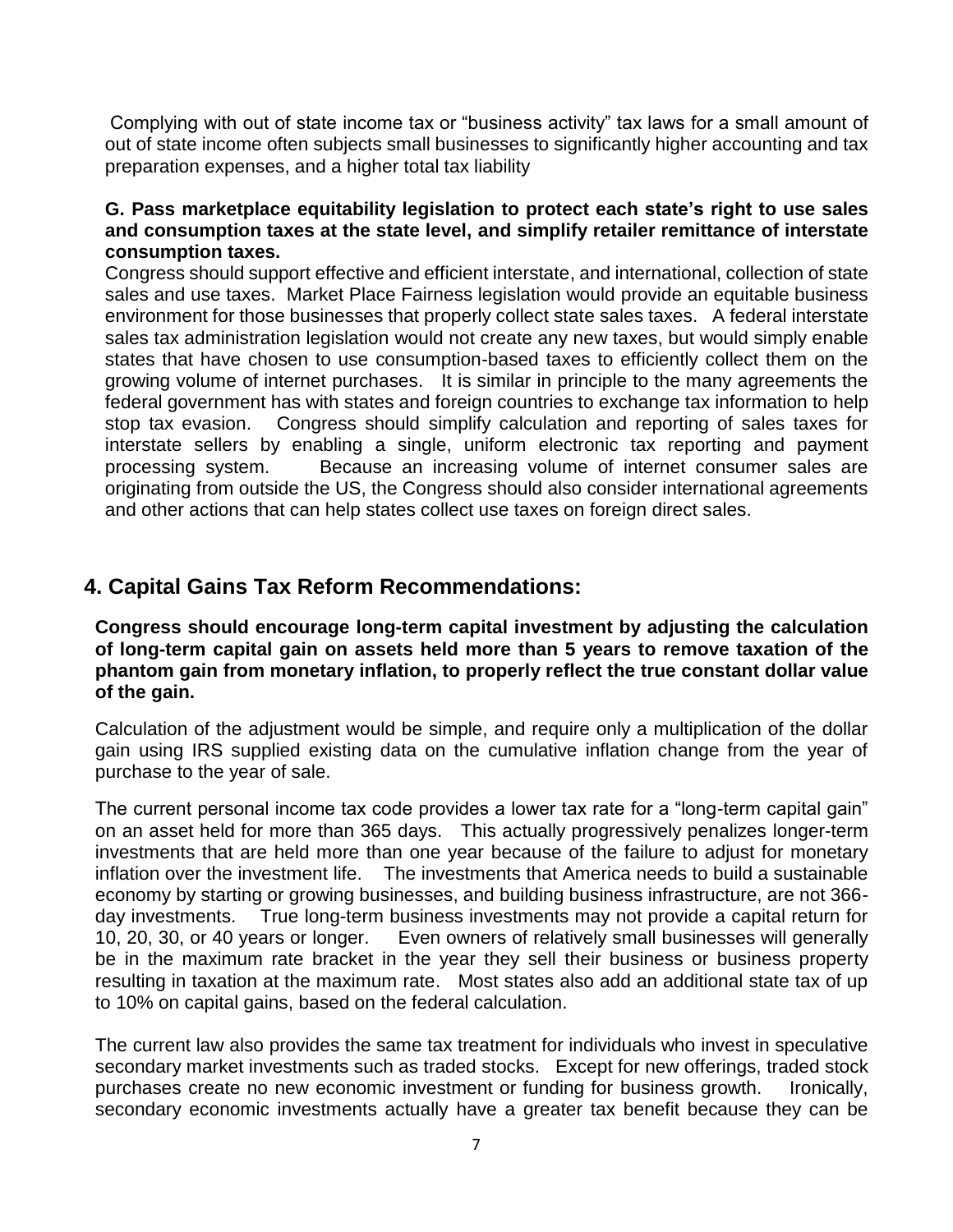easily sold after 1 year when the tax benefit is greatest. Where the asset is a business or investment property, this short tax incentive peak encourages the owners to focus on shortterm "paper" profitability and the potential for resale, rather than long-term growth and sustainability. The 366-day incentive peak also encourages financial speculators to purchase and sell off asset rich businesses, rather than operating and growing them.

Almost all other value comparisons that extend over long periods such as economic statistics, government budgets, and other tax code provisions, are adjusted to remove the artificial effect of inflation. Although compensating for some inflation distortion is part of the justification for having a lower tax rate on capital gains, this is a classic case where a "one size fits all" approach does not work. To illustrate the progressive disincentive for long-term investment under current law, the table below shows the real, post inflation, return and effective tax rate on a sample investment. It assumes a business was started, or an asset was purchased, for \$1M in 1962 and held for periods of 2 to 50 years before being sold for \$2M. The taxable gain in each case is \$1M and the true constant dollar value of the gain from the year of investment was calculated using US Bureau of Labor Statistics CPI Inflation data. As the chart below shows, the **effective tax rate on the real inflation adjusted gain grows significantly after 5 years,** particularly at a higher 28% tax rate.

| Holding  | Capital   | <b>Actual</b>   | <b>Effective</b> | Capital   | <b>Actual</b>   | <b>Effective</b> |
|----------|-----------|-----------------|------------------|-----------|-----------------|------------------|
| Period.  | Gains tax | Real            | Tax Rate*        | Gains Tax | Real            | Tax Rate*        |
|          | paid at a | <b>Constant</b> | on real          | paid at a | <b>Constant</b> | on real          |
|          | 15% rate. | <b>Dollar</b>   | gain at a        | 28% rate. | <b>Dollar</b>   | gain at a        |
|          |           | value of        | 15% rate.        |           | value of        | 28% rate.        |
|          |           | the \$1M        |                  |           | the \$1M        |                  |
|          |           | gain.           |                  |           | gain.           |                  |
| 2 years  | \$150,000 | \$948,800       | 15.8%            | \$280,000 | \$948,000       | 29.5%            |
| 5 years  | \$150,000 | \$902,200       | 16.6%            | \$280,000 | \$902,200       | 31%              |
| 10 years | \$150,000 | \$782,800       | 19.2%            | \$280,000 | \$782,800       | 35.8%            |
| 20 years | \$150,000 | \$610,050       | 24.6%            | \$280,000 | \$610,050       | 45.9%            |
| 30 years | \$150,000 | \$419,900       | 35.7%            | \$280,000 | \$419,900       | 66.7%            |
| 40 years | \$150,000 | \$181,900       | 82.5%            | \$280,000 | \$181,900       | 154 %            |
| 50 years | \$150,000 | \$131,400       | 114.2%           | \$280,000 | \$131,400       | 213 %            |

**\*The effective tax rate is the current code tax amount on the paper gain, divided by the actual inflation adjusted value of the gain.**

The Federal taxes alone would actually exceed the total real economic gain after only about 35 years at a 28% tax rate. State Capital Gains Taxes, which are usually based on the federal calculation, can add up to 10% additional tax on the inflationary increase. Although an adjustment should be made on all assets held for more than 5 years, the scoring cost of initial correction legislation could be reduced by limiting the adjustment to business property or direct business investments where the taxpayer is an active participant. Potential revenue offsets for an inflation adjustment include increasing the "long-term" capital gains holding period to 2 or 3 years, or slightly increasing the capital gains tax rates.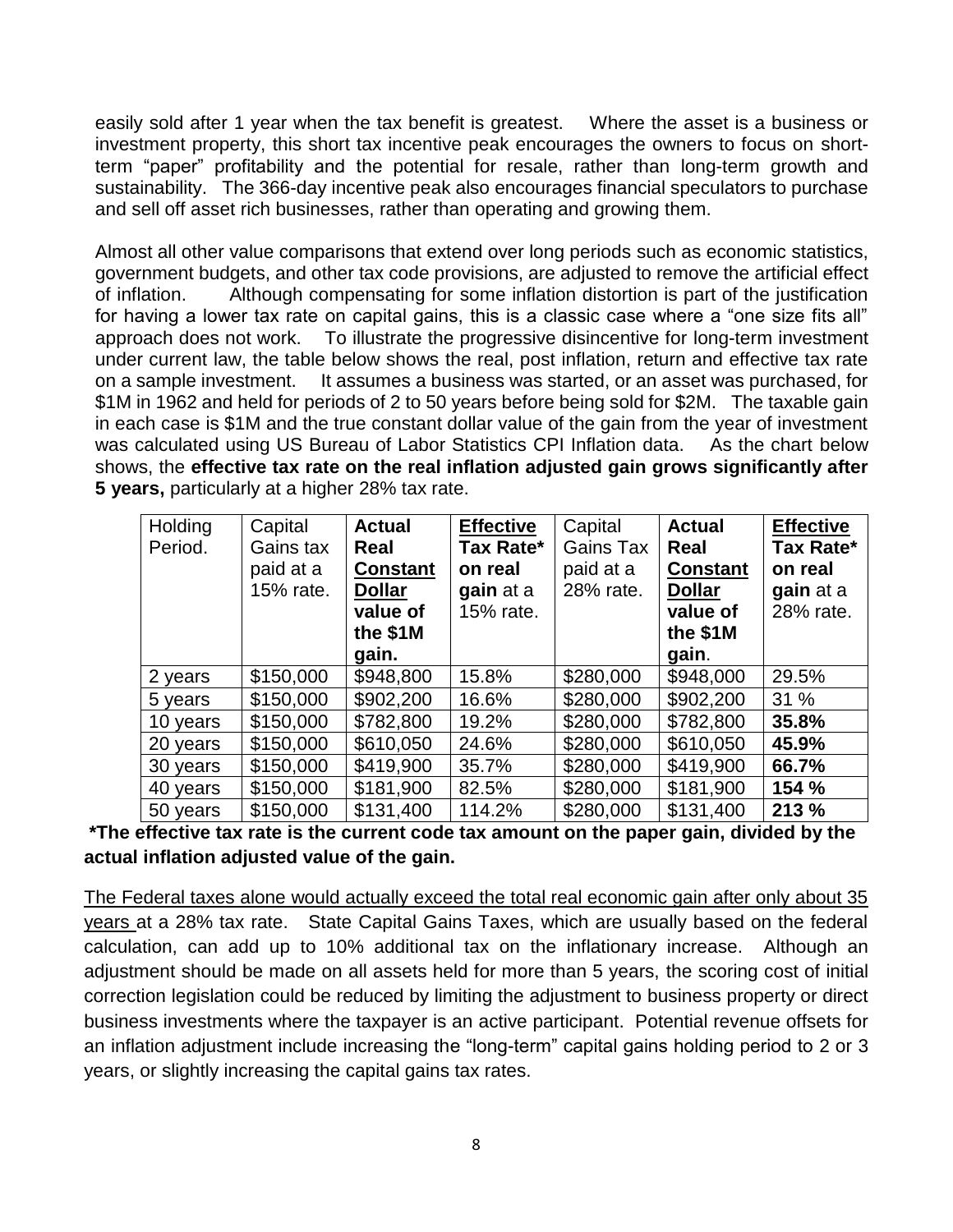# **5. Small Business Pass-Through-Entity Tax Reform Recommendations:**

**A. We support a more integrated tax code for all business income. As a first step, Congress must differentiate in the personal income tax code the net "pass-through business income" from a non-passive business in which the taxpayer materially participates, as "Small Business Operating Income" (SBOI). This would include income from sole proprietorships, partnerships, farms, non-salary income from "S" corporations, and other business income reported on a personal return**.

Stimulating economic growth through the tax code is complicated by the fact that there are two business taxation systems. Most large businesses pay their taxes through the corporate tax system. Most smaller businesses are subchapter "S" corporations, partnerships, LLCs, Schedule "C" or Schedule "F" filers, and pay the taxes on their business operating income on their personal tax return along with their other personal income. The SBA estimates that over 90% of small businesses are pass-through entity taxpayers. As a result, the provisions and rates of the personal tax code can have a negative impact on small business growth. When Congress considers economic stimulus measures or tax system reforms, it is important that both business tax systems be changed in unison.

Proposed reductions in the large corporation tax rate to 28% or less could potentially shift an even greater percentage of the tax burden onto small businesses and individuals. This will have a significant impact on small and midsize businesses that report their business operating income on the owner's personal return, in addition to the owner's other salary and investment earnings. This often results in the small business income being taxed at the highest individual tax rates. When compared to the low tax rates on dividends and capital gains on highly liquid "traded stocks", it is difficult for people to justify the higher risk, and lower after-tax return, of most small business investments. Because of their more limited ability to borrow capital, small business operating income must often be reinvested annually for the business to survive and grow. This leaves little cash available to pay the taxes. It is estimated that two thirds of all small business employees' work for firms with 20 to 500 employees, and many of these firms owners are impacted by higher personal tax rates.

Income resulting from direct business investment and active operation of a business that employs people and sells a product or service has a much higher value to our overall economy than income resulting from passive speculative activity. By differentiating income from active businesses, Congress can provide targeted tax stimulus with less revenue loss, by not having to provide the same tax treatment on gains from passive investments such as traded stocks.

**B. Provide an equitable incentive for small business economic growth and job creation, by setting a lower maximum tax rate, comparable to proposed "C" corporation rates, on up to \$500,000 of "Small Business Operating Income" reported on a schedule K1, C, or F, for a business in which the taxpayer materially participates. Matching AMT language must also be enacted to prevent the AMT from nullifying the effect of the provision.**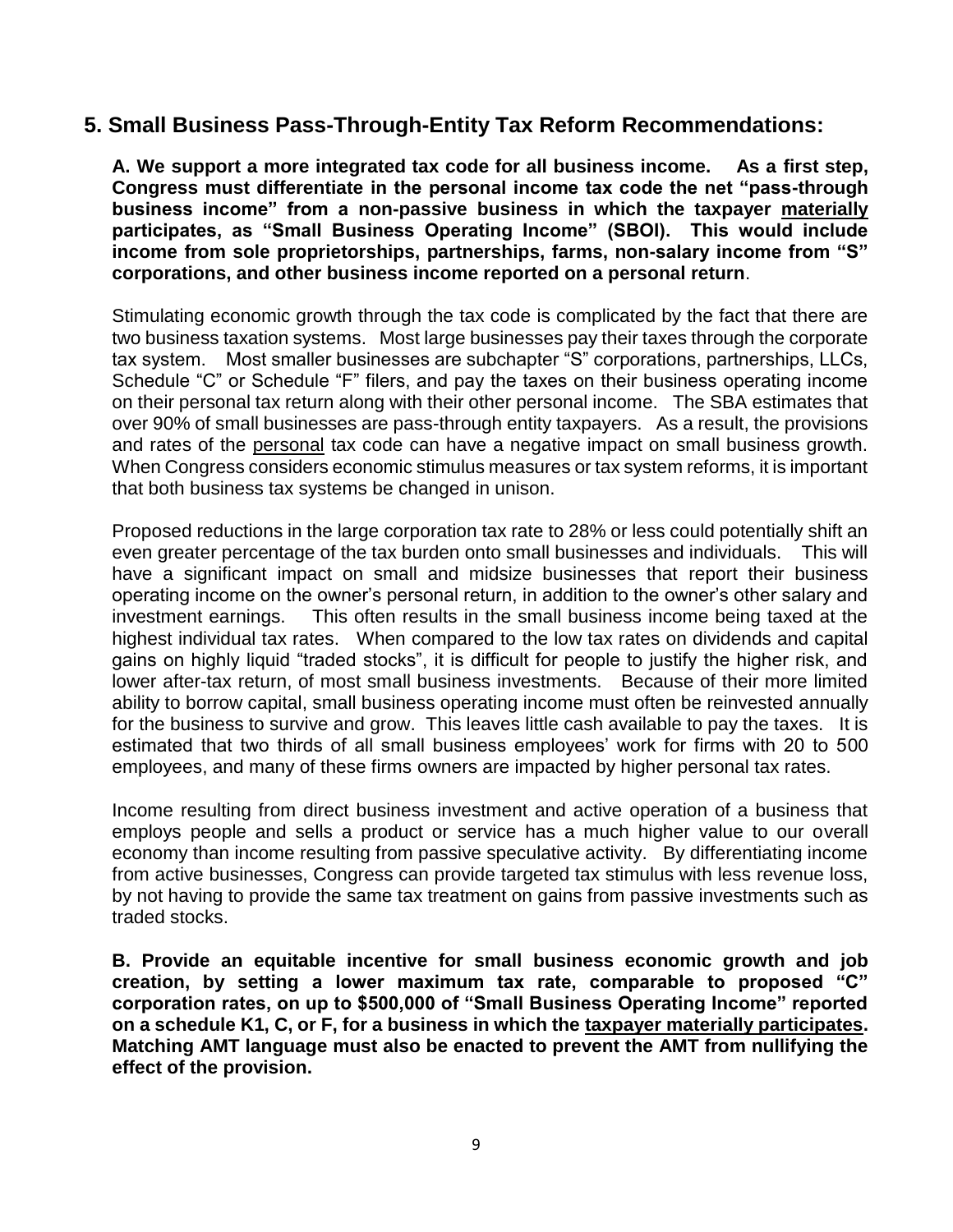This would allow a limited amount of small business income to be taxed at lower rates to encourage equity reinvestment to finance small business growth. Calculating the tax on this income separately from other personal wage and investment income may also prevent the taxpayer's other income from pushing the tax rate on the business income into the highest personal rate brackets*.* Although the IRS currently has "reasonable compensation" rules to prevent shifting of personal service or salary income into pass-through entity income further regulatory clarification may be need to prevent abuse and provide clear guidance for businesses.

The Personal Alternative Minimum Tax must also be adjusted for pass-through Small Business Operating Income because it is much lower from the "C" corporation AMT, and significantly impacts tax liability on small business income. The combined reporting of both personal and business operating income on the owner's personal tax return often exceeds the very low personal AMT exemption level of \$54,300, or \$84,500 for joint filers. This makes taxpayers calculate and pay additional Alternative Tax on their business income. In contrast, the Corporate AMT only applies if the 3-year average annual business income exceeds \$7,500,000. This is compounded by the lack of deductibility under the AMT of state income taxes, which in some states can exceed 10%. As a result, many small businesses pay federal taxes on business "income" they never received, since it was paid in state income tax.

# **C. Provide better tax incentives to help small business startups survive and grow.**

More than half of small businesses startups fail within the first few years, and tax policy can be a major factor in their ability to survive and grow. 1) The Congress should allow faster deduction of up to \$25,000 of initial organization and startup expenses that now must be amortized over 15 years. Some types of small businesses are required by law to be C corporations and almost all technology startups organize as standard corporations. The current rate brackets for small C corporations are unrealistic and should be broadened and lowered in rate to encourage business growth. The marginal tax rates step up quickly from 15% to 34% at only \$75,000. Over \$10M income is taxed at a 35% flat rate. These excessive rates on small corporations can be a major factor in early business failures.

# **D. Permanently equalize the deductibility, up to a reasonable cost limit, of individual or group health insurance at the entity level for all forms of businesses.**

For the year 2010 ONLY, the Small Business Jobs Act of 2010 finally allowed self-employed taxpayers, and partners, to deduct the cost of their health insurance, without paying payroll taxes on the insurance cost, as all corporations can. The equal and simple deductibility of group health insurance regardless of the legal form of business entity has been a key issue for small businesses for many years. Prior Congressional action partly corrected this problem for S Corporation stockholders, but 21 million self-employed individuals are still required to treat the expense as a non-business expense even if they provide identical coverage for their employees. This results in the taxpayer paying an additional 15.3% on the insurance expense. Because of their small group sizes, the self-employed already pay the highest relative insurance rates. This inability to deduct their own insurance has always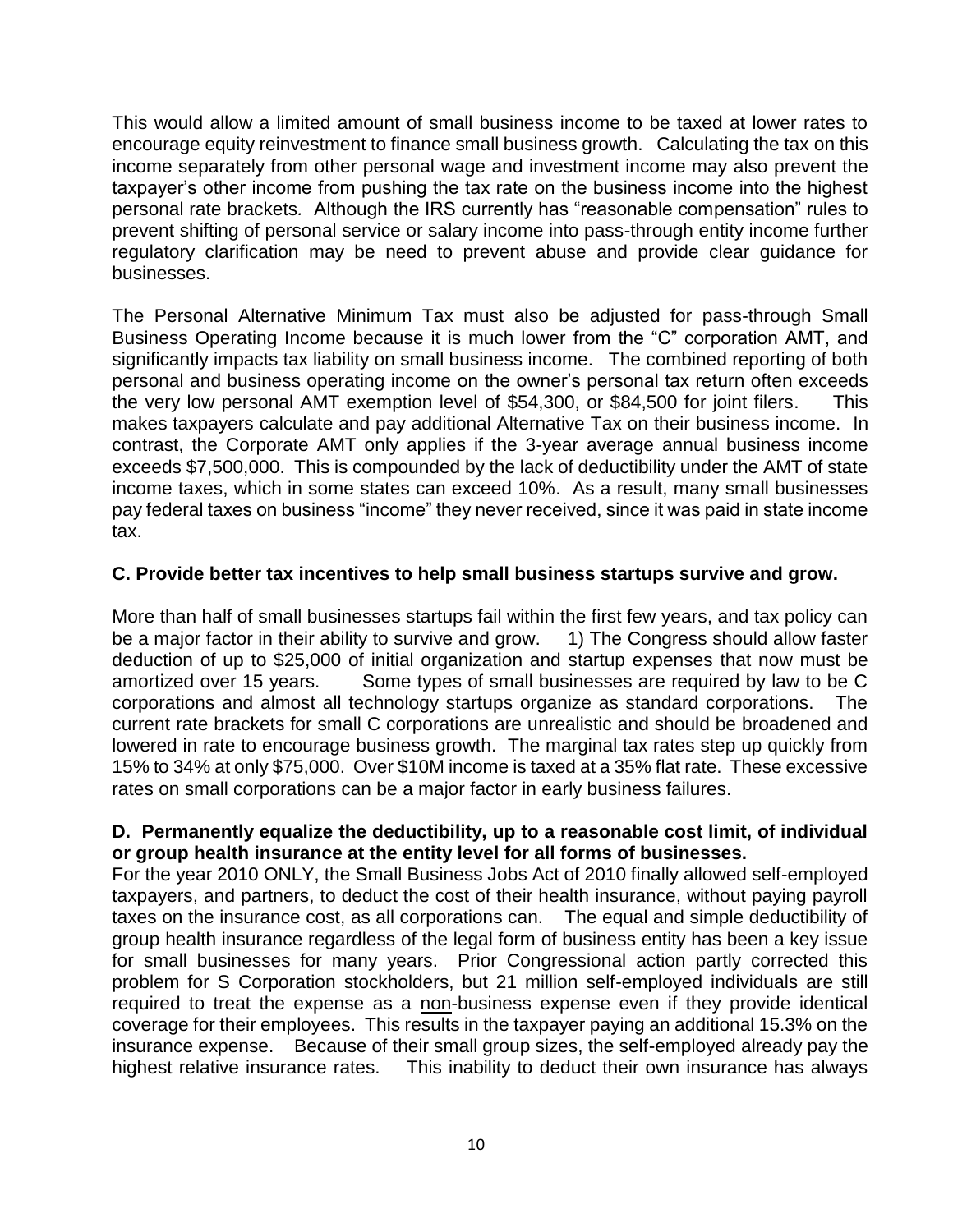been an emotional disincentive for small business owners to provide group health insurance for their other workers.

 **E. Provide equitable employee cafeteria benefit options for small business owners.** Small businesses compete for workers with large businesses and the public sector. Because of differing family situations, differences in benefit options available through other family members, or because of personal preferences, many employees often want different benefits than fellow workers.

The 2010 PPACA Health Care Bill included provisions for a simplified Cafeteria Plan. However, current restrictions make them unattractive for most small businesses, other than C corporations, because business owners cannot be part of the plan. Current law specifically prevents sole proprietors, partners, and sub chapter S corporation shareholders from participating in a cafeteria benefit plan. These limitations discourage small businesses from offering employees a very logical form of employment benefit and make small businesses less attractive for prospective employees.

#### **F. Modernize and simplify the qualified home office deduction to allow de-minimus personal use and the conduct of business with clients using electronic technology.**

Currently, home-based businesses represent about 52% of all American firms and generate 10% of the country's total GDP, or economic revenue based on SBA research. In the future, that percentage is likely to grow as new technologies and the Internet make new business models possible and increase the ability of people to work remotely.

In 2012, the IRS provided a regulatory standard for a simplified home office calculation with a maximum deduction of \$1500, but could not address some the basic statutory limitations of the existing code without Congressional action. Internal Revenue Code Section 280A(c) (1) defines the requirements that must be met to deduct home office expenses. It generally permits a deduction for a home office in a taxpayer's residence only if it is used "exclusively on a regular basis. This is a much higher standard than required of regular business or governmental offices The code also requires the office to be "used by patients, clients, or customers". This language in the code has been interpreted by the IRS to require clients or customers to be physically present in the home office. Today, many businesses do business with their customers without any physical presence. It is both unrealistic and unreasonable not to also allow some de minimus personal activity in an otherwise qualified home office area and to allow the use of digital business practices. Congress should make these changes by statute.

**G. Modernize the unrealistic "Luxury" automobile depreciation limitation for business use. Depreciation and expensing limits for vehicles should be adjusted to allow a person who needs to use an automobile for business to fully recover the cost of a \$25,000 vehicle, without bonus depreciation, during the standard 6-year recovery period with 100% business use. That amount should be periodically adjusted for average vehicle costs.**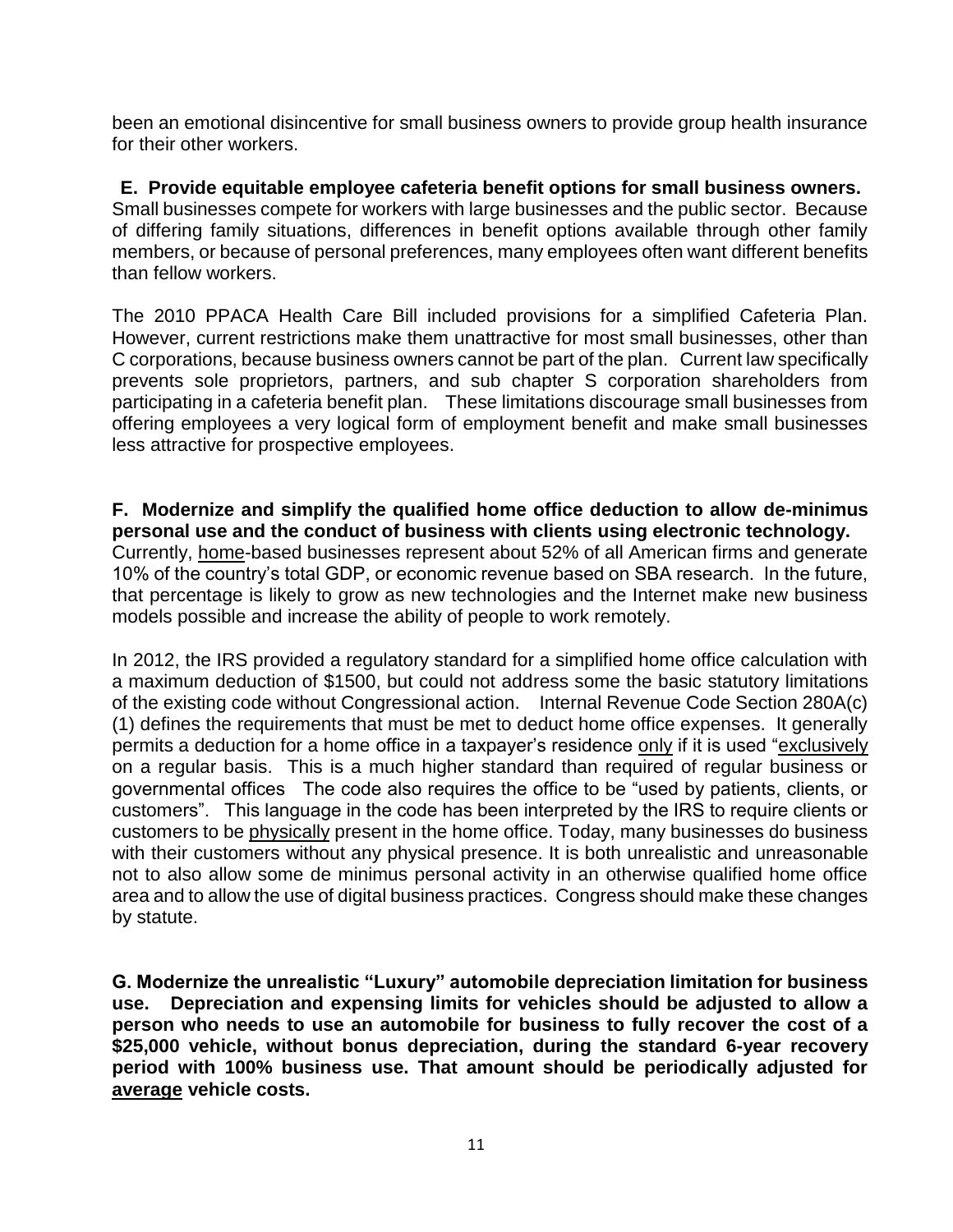In 1984 Congress limited the ability to expense or depreciate what they thought were "luxury" automobiles used for business by enacting Section 280F(a)(1). These limits have only increased by about 25% since 1987 because of a restrictive calculation formula based on the characteristics of a typical 1984 car, even with general inflation of over 90% in that time. That means that during the "normal" 6-year recovery period, a business can only recover the cost of a \$16,935 vehicle, which may be inappropriate for many business uses.

## **H. Increase the deductibility of business meals for small businesses up to 75%.**

The 1995 White House Conference on Small Business identified the importance of the business meal deduction to the success of small business. They often do not have appropriate space at their business to meet and work with important clients, referral sources or suppliers. Large businesses often have meeting and conference rooms at their facility that are tax deductible. Small businesses, particularly home-based businesses, may have only their kitchen table. They often have to use restaurants as an opportunity to prospect for business and to complete transactions with clients. Other existing code provisions can properly limit excessive meal or entertainment expenditures.

# **I. Simplify the matching of third party payment reporting on Form 1099 K by correcting the law to require NET income reporting.**

Congress made a technical error in the legislation *requiring* third party payment processors to report annual proceeds as an enforcement provision on a gross basis. The IRS has tried to work around this flaw in the legislation by building average estimates of what percentage of net income might result from gross transactions, but many businesses are not "average", and it is resulting in too many "false positive" examinations.

### **J. Return the contribution due date for IRA investments to the extended return due date.**

Prior to the Tax Reform Act of 1986, standard IRA contributions, like all other retirement plan contributions, were permitted up to the earlier of the extended due date of the return, or when the return was filed. Their due date is now April 15, with no extensions. This causes a burden on taxpayers who have to make IRA contributions at the same time that both prior year final tax payments and their current year first quarter estimated tax payment are due.

### **K. Increase the Federal Estate Tax exemption amount to \$10 Million per person with, other current provisions to protect mid-size family businesses and farms, but do NOT repeal the Estate Tax.**

The current estate tax exemption of about \$5.5 Million per person, or \$11 Million per couple is adequate to protect 97% of small family businesses and farms from a federal estate tax impact. However, the estate tax is still an important business continuity issue for faster growing mid-size businesses and larger farms because of rising land values. The Estate tax should not be repealed though, because far more small businesses and farms would be hurt by high capital gains taxes when they are sold to children or others, without the step-up in basis as part of the current Estate Tax **A**

.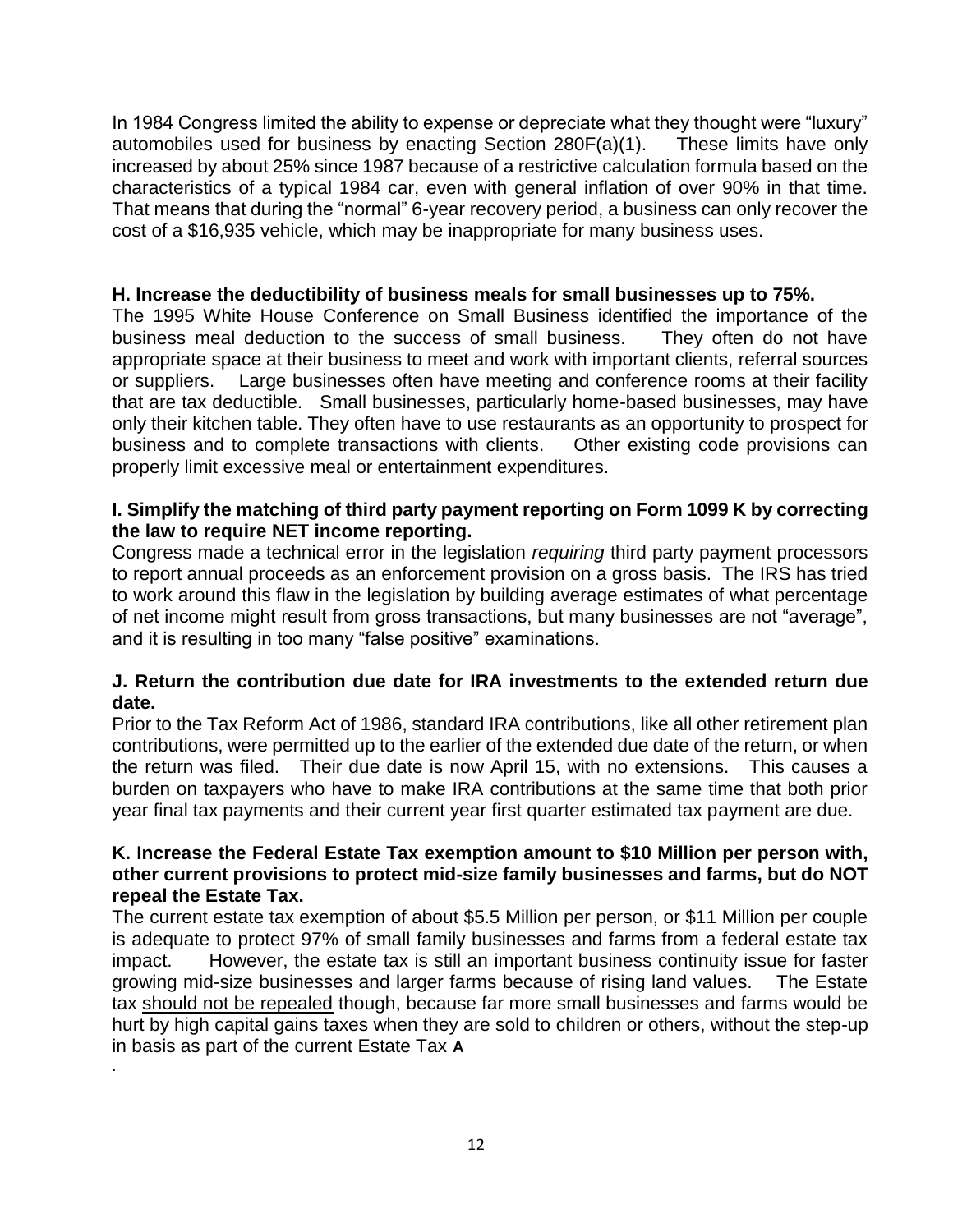# **5. International Corporate Tax Policy Recommendations:**

**Congress should change the taxation of domestic multi-national businesses (MNB) to a formulary allocation system based on their percentage of sales in the US, to remove the incentive for profit shifting to lower tax countries and for corporate inversions. This would put them on the same tax allocation basis as foreign owned multinational businesses with US taxable income and remove some or all of the US income tax cost burden on exported goods. As part of the change Congress should remove the Section 199 "manufacturing" subsidy, the credit for foreign income taxes paid, and the provision to defer taxation of foreign profits until repatriated, which are currently estimated to total \$2.4 Trillion.** 

The current corporate income tax system provides US tax credits for foreign taxes paid by subsidiaries, but does not actually tax earnings of foreign corporate subsidiaries as US income until they are transferred back to the parent corporation. It also allows multinational corporations, particularly those with high intellectual property values, to use inter-division accounting manipulations to shift taxable profits to divisions in lower tax countries where the earnings can multiply. This not only reduces US tax income, but also creates a tax incentive barrier to recognizing and re-investing those earnings in the US for domestic business growth. When intellectual property is developed with US Research and Development tax credits and protected and given value by the US Patent system, the profits from that research should be taxable in the US.

The US should continue to tax the profit of US Corporations from all their controlled foreign business subsidiaries and other investments on the world-wide" basis. The worldwide taxable profit, and any tax credits, should then be apportioned on the basis of the percentage of final sales, or a combination of sales, assets, and employment in the US. There should be no reduced tax rate on repatriated profits because a lower rate would provide no new economic incentives, since the profits are from prior year's sales. Repatriation will probably also not result in any major US economic benefit from new domestic corporate investment based on economist analysis. Analysis of the last voluntary repatriation incentive found the funds were primarily used for increased dividends and stock buy-backs. The tax rate on repatriated profits does not affect current business competitiveness and businesses have already applied the credits for foreign taxes paid against other income. This deferred tax is owed, and forced recognition and taxation of the \$2 Trillion + in deferred off-shore profits would add significant tax revenue to reduce the deficit, or provide alternate tax relief.

Allocating taxation of profits based on the location of sales or other factors has long been used to allocate profits of national businesses between the states. Currently 21 states use a single sales factor for allocating taxable profit and 17 states use a double weight sales or other factors allocation formula. It is also a logical way, with careful limitations and interaction with other countries, to allocate taxable profits internationally. Taxing on the basis of national sales would remove the incentive for profit shifting by multi-nationals. It would also discourage the game of countries bidding down their tax rates to attract tax shifting and allow them to increase revenue for their countries.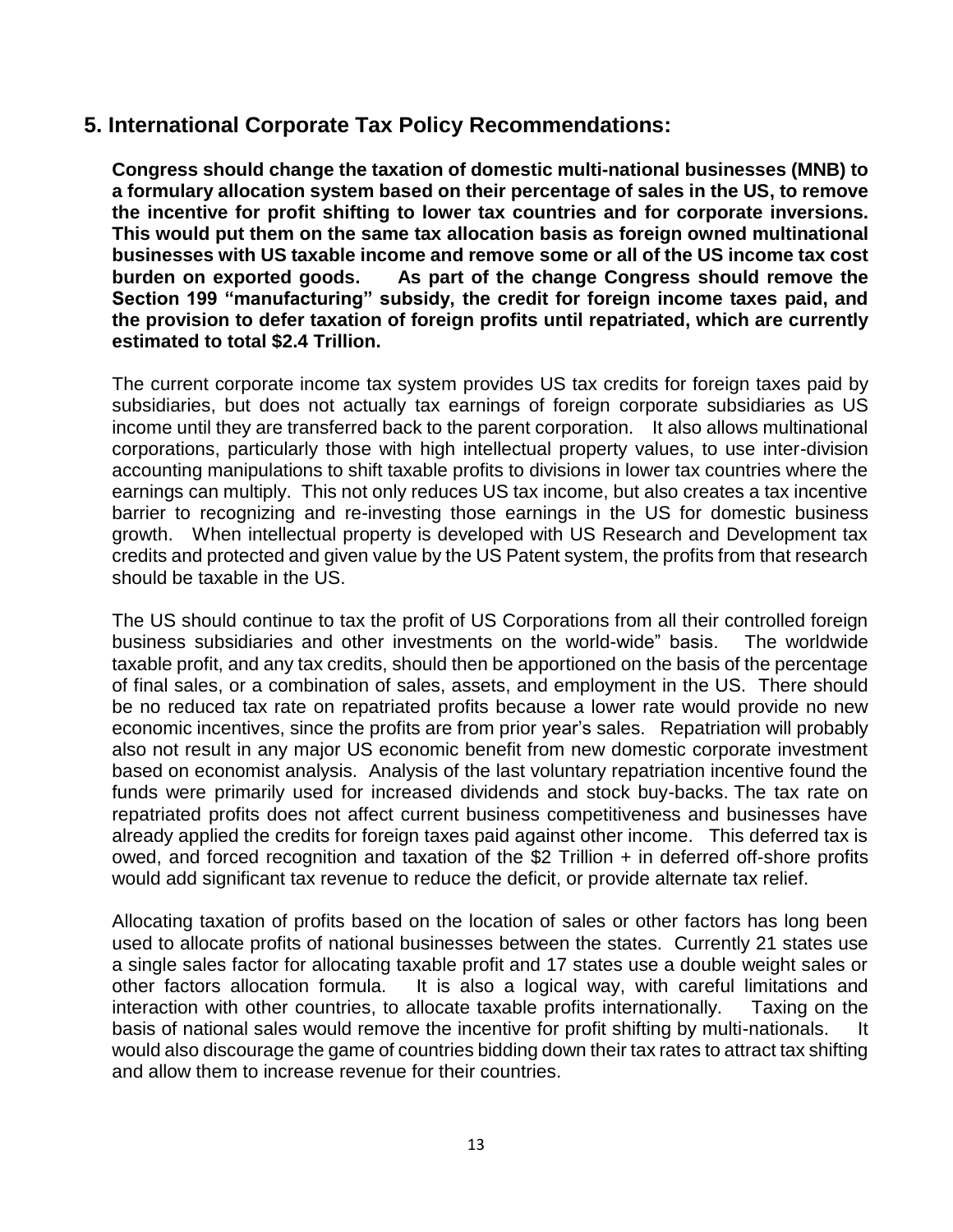Formulary Allocation (FA) would be the simplest of "border adjustable" options, with few transition or regulation issues, and no negative impacts on domestic businesses. It would utilize the existing US corporate tax code and international accounting standards, up to the final step of per country allocation. MNBs, with US tax nexus would calculate taxable income on a worldwide basis, but only pay US income tax based on their percentage of sales, or other economic impact factors, in the US. FA meets the stated bi-partisan Congressional objectives for international tax reform, including removal of US income tax cost on American exports.

FA would make it easier for corporations to correctly calculate their US taxes, and for the IRS to accurately audit them since it would more closely match the unified reports MNBs produce for financial reporting purposes. The US states, and political subdivisions in some other countries, have used a sales factor, or multi factor allocation system including sales, employment, and assets, for many years. Most multi-national corporations with US state nexus already report their state income tax liability on that basis now. The US already taxes multinationals on a worldwide basis, except for foreign headquartered corporations, who are treated on an activity nexus basis very similar to the way they would be treated under a formulary allocation system. Although there is some potential for misrepresenting sales destinations, the rules used by the states should provide a good basis for accuracy.

FA removes the incentive for profit shifting" to lower tax countries by dividing total worldwide profit to be taxed based on a fairly clearly definable percentage of sales, or other factors, by country. Businesses would not want to reduce sales in the US, regardless of the tax rate. FA also removes the incentive for corporate inversions by taxing both domestic, and foreign corporations that have US tax nexus, on the same percentage of sales basis which should meet WTO standards for equal treatment.

FA removes the need for the US, and also for other nations, to try to "bid down" their corporation tax rates to undercut other countries and encourage profit shifting and asset relocation in their direction. If FA was adopted by other countries, it would also allow them to return their tax rates on MNBs to higher levels without losing revenue due to profit shifting.

FA would not be a "New Tax" that could be blamed on either political party. And FA is inherently border "adjusted". It would remove some or all of the US federal income tax cost from goods sold outside the US, making them more competitive. FA would also not disrupt most state corporate income tax systems, which are generally based on the current federal corporation code with formula allocation of unitary profits just as the federal tax would be.

FA could also eliminate the issue of "trapped" profits, and lost tax revenue from deferral of off-shore profits, if combined with elimination of deferral and forced recognition of prior year foreign subsidiary profits over a 5-year period. FA would give US multinational businesses permanent tax relief on export sales, rather than allowing permanent tax avoidance from MNB profit shifting, if we changed to an actual territorial system. The tax savings for exporting corporations would provide a good offset for ending deferral of taxes on profits.